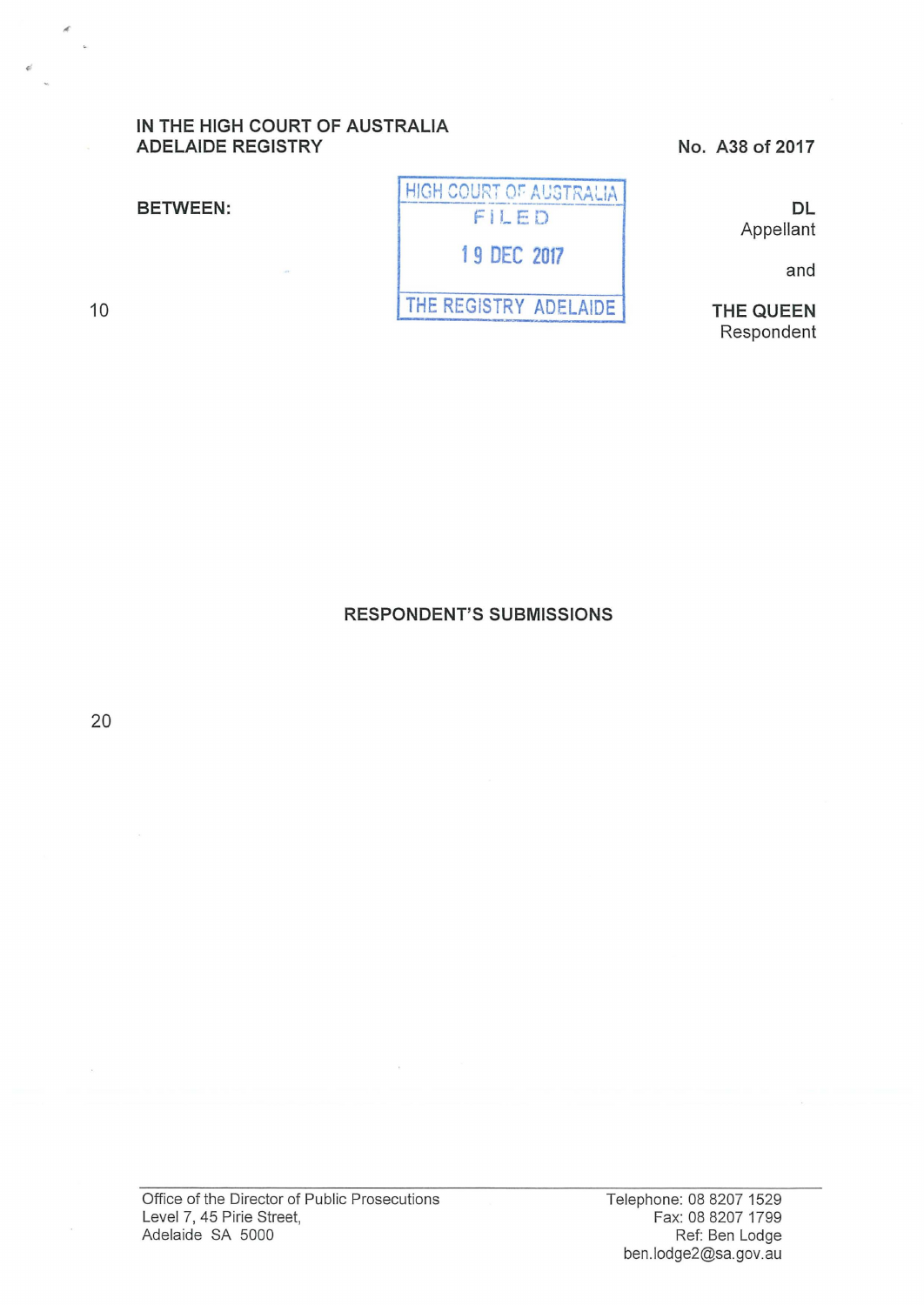#### **Part 1: INTERNET PUBLICATION**

1. This submission is in a form suitable for publication on the internet.

#### **Part 11: ISSUES ON APPEAL**

- 2. The sole ground in the Notice of Appeal and on which special leave to appeal was granted is premised on the asserted failure of the trial judge to identify the particular sexual offences, separated by at least three days, which were found proved.<sup>1</sup> Contrary to the appellant's submission, this appeal does not raise for consideration whether the trial judge's reasons for verdict were inadequate because they "did not identify...the process of reasoning leading to guilt...".<sup>2</sup> The appellant had complained before the 10 Court of Criminal Appeal that the trial judge's reasons were inadequate for failing to "deal with incontrovertible, or arguably incontrovertible, inconsistencies affecting the credibility of the complainant and consequently his conclusion beyond reasonable doubt". Special leave to appeal to this Court was not sought (or granted) in respect of that ground.
	- 3. The disposition of this appeal turns upon whether, in the particular circumstances of this case, the acts of sexual exploitation of which the trial judge was satisfied beyond reasonable doubt are apparent from his Honour's reasons.
- 4. Two other issues are raised by the appellant's grounds of appeal, although neither is capable of being supported by the complaint of error in failing to identify "the 20 particular sexual offences ... which were found proved':
	- i. The first is whether, in a trial by judge alone for an offence against s 50(1) of the Criminal Law Consolidation Act 1935 (SA) **(CLCA),** a failure on the part of the trial judge to identify in his or her reasons the acts of sexual exploitation which were found proved beyond reasonable doubt, renders any guilty verdict so returned legally uncertain.
	- ii. The second is whether such a failure in a trial judge's reasons is capable of rendering the guilty verdict "unsafe" or "unreasonable".

<sup>1</sup>Appellant's Notice of Appeal at [2].

 $2$  AS [2](1).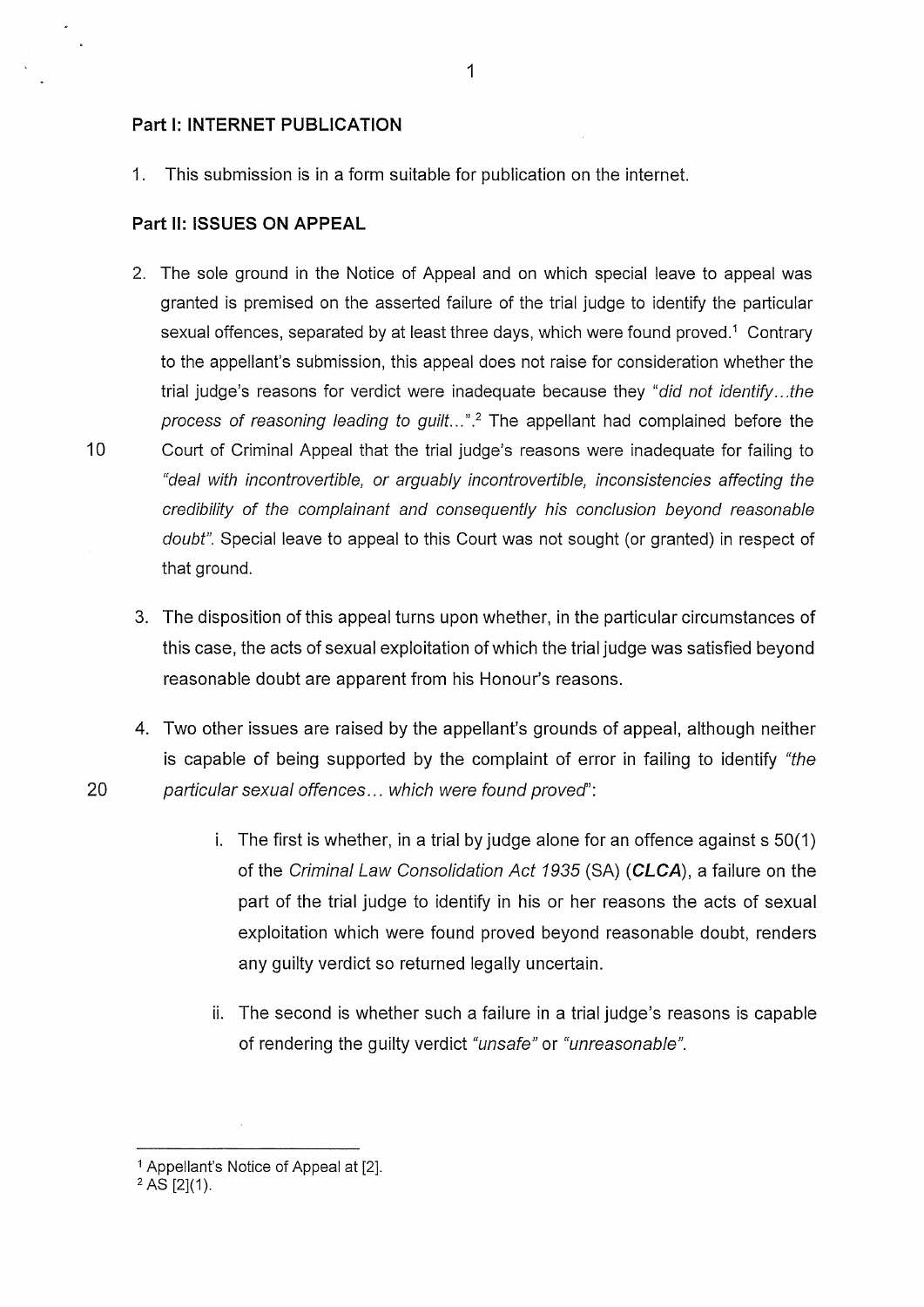## **Part Ill: SECTION 788 NOTICE**

5. Notice pursuant to s 788 of the Judiciary Act 1903 (Cth) need not be given.

### **Part IV: SUMMARY OF CONTESTED FACTS**

- 6. The respondent contests the appellant's submission at AS [22] to the effect that the trial judge's criticism of the appellant's "presentation" was "tempered" by his recognition of the disadvantages faced by the appellant. The trial judge's observations about the accused's evidence at TJ [69] were made notwithstanding the matters taken into account at TJ  $[70]-[72]$ . The trial judge variously found the accused's answers on some topics to be "glib and evasive", "understating" of the 10 complainant's interest in slot cars, which was relevant to the opportunity for sexual misconduct, and "quite evasive" on the aspect of the charge that incorporated showing the complainant adult pornography.
	- 7. With respect to AS [26], neither "the reasonableness of the verdict by reference to proof of two or more particular acts of sexual exploitation", nor "the adequacy of the judge's reasons in identifying the basis upon which he was satisfied beyond reasonable doubt of two or more such acts", formed the subject matter of any ground of appeal before the Court of Criminal Appeal.

### **Part V: LEGISLATIVE PROVISIONS**

8. The appellant's statement of applicable legislative provisions is accepted.

## 20 **Part** VI: **RESPONDENT'S ARGUMENT**

### **Persistent sexual exploitation of a child: s 50(1) CLCA**

- 9. The appellant appeals against his conviction for an offence of persistent sexual exploitation of a child, contrary to s 50(1) of the CLCA as in force at the time of his trial. $3$
- 10. An offence against s 50(1) is committed where an adult, "over a period of not less than 3 days, commits more than 1 act of sexual exploitation of a particular child

<sup>&</sup>lt;sup>3</sup> Section 50 has since been substituted: see s 6, Statutes Amendment (Attorney-General's Portfolio) (No 2) Act 2017 (SA). References in these submissions to s 50 CLCA are references to the provision as it existed before its substitution by that amending Act on 23 October 2017.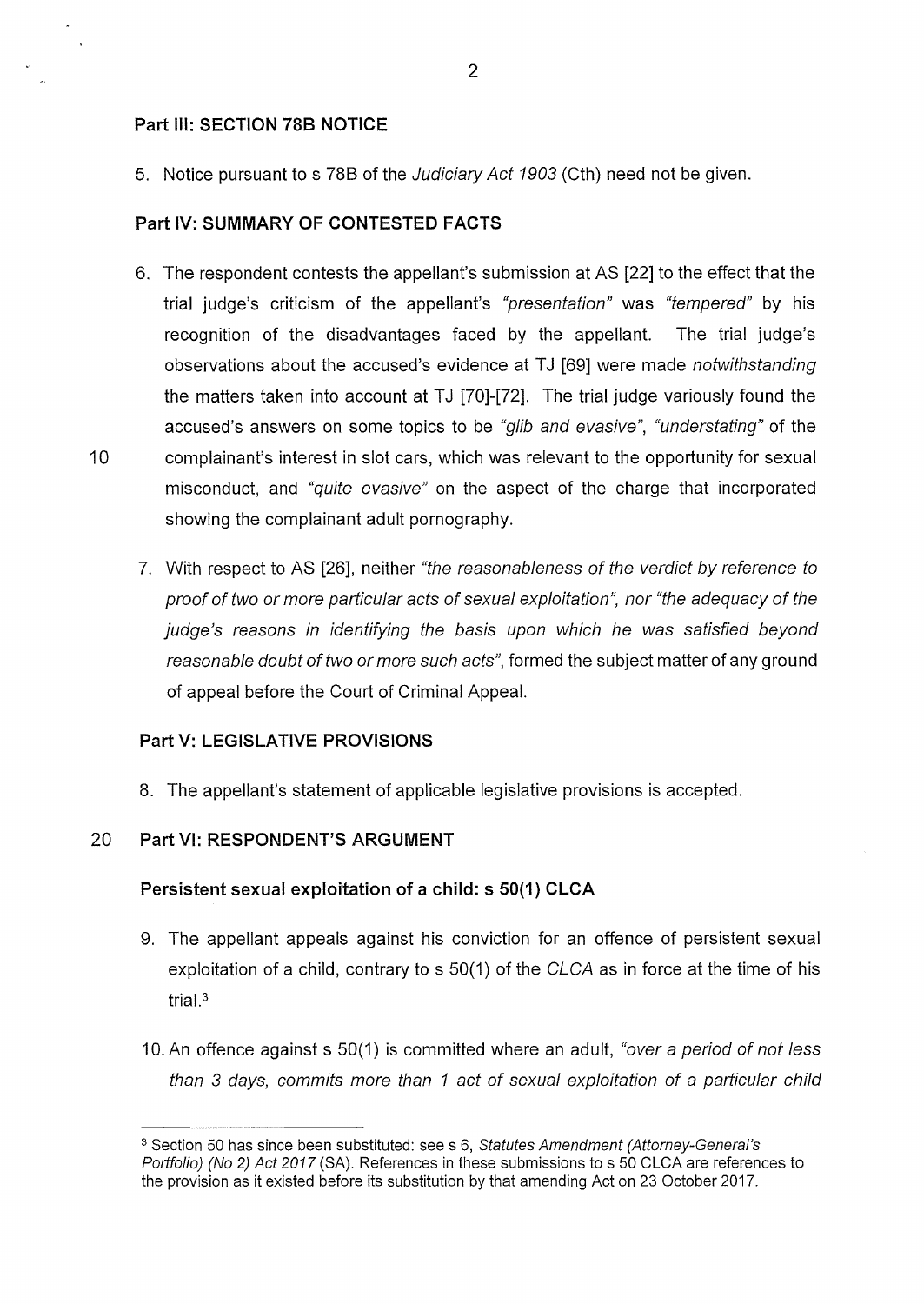under the prescribed age".<sup>4</sup> "[A] person commits an act of sexual exploitation of a child if the person commits an act in relation to the child of a kind that could, if it were able to be properly particularised, be the subject of a charge of a sexual offence". <sup>5</sup>

- 11. So defined, s 50(1) creates "but one single offence". *6* However, that offence is constituted of "underlying acts of sexual exploitation", $\frac{1}{2}$  rather than of "maintaining" an unlawful sexual relationship".<sup>8</sup> It is for that reason that a jury may only return a guilty verdict for an offence against s 50(1) if the jury unanimously agrees (or, after four hours, agrees by a requisite statutory majority<sup>9</sup>) that the same two or more 10 underlying acts of sexual exploitation have been proved beyond reasonable doubt.<sup>10</sup>
- 12. The "evident purpose" of the provision is "to permit the prosecution of offenders in cases in which the pattern of abuse is such that the child is unable to differentiate one act of sexual exploitation from another".<sup>11</sup> To this end, the provision modifies the common law requirements for particularity, both in the charging of the offence and in its proof.<sup>12</sup> Although the provision requires a jury to find the same two or more acts committed over three or more days, "it does not require the occasions of those acts to be particularised other than as to the period of the acts and the conduct constituting the acts".<sup>13</sup> Importantly, the evidence relied upon on a charge under s 50 need not allow acts of sexual exploitation "to be delineated by reference to 20 differentiating circumstances".<sup>14</sup>

<sup>4</sup>Section 50(1), CLCA. The "prescribed age" is defined for the purposes of s 50 in subs 50(7) and relevantly, for this case, is 17 years.

<sup>&</sup>lt;sup>5</sup> Section 50(2), CLCA. The term "sexual offence" is defined for the purposes of s 50 in subs 50(7).

<sup>&</sup>lt;sup>6</sup> Chiro v The Queen (2017) 91 ALJR 974 at [44] (Kiefel CJ, Keane and Nettle JJ); see also Hamra v The Queen (2017) 91 ALJR 1007 at [26] (the Court).

<sup>7</sup>Chiro v The Queen (2017) 91 ALJR 974 at [19], [39]-[40], [42], [44], [51]-[52] (Kiefel CJ, Keane and Nettle JJ).

<sup>&</sup>lt;sup>8</sup> See KBT v The Queen (1997) 191 CLR 417 at 422 (Brennan CJ, Toohey, Gaudron and Gummow JJ), referred to with approval in Chiro v The Queen (2017) 91 ALJR 974 at [19]-[20] (Kiefel CJ, Keane and Nettle JJ).

<sup>9</sup> Sees 57, Juries Act 1927 (SA).

oce 3 51, sancs Adt 1927 (671).<br><sup>10</sup> Chiro v The Queen (2017) 91 ALJR 974 at [19] (Kiefel CJ, Keane and Nettle JJ); R v Little (2015) 123 SASR 414 at [11], [19] (the Court); see also Hamra v The Queen (2017) 91 ALJR 1007 at [28] (the Court).

<sup>&</sup>lt;sup>11</sup> Chiro v The Queen (2017) 91 ALJR 974 at [57] (Bell J); see also Hamra v The Queen (2017) 91 ALJR 1007 at [23]-[26] (the Court); South Australia, House of Assembly, Parliamentary Debates (Hansard), 25 October 2007 at 1474 (the Hon M J Atkinson, Attorney-General).

<sup>&</sup>lt;sup>12</sup> Hamra v The Queen (2017) 91 ALJR 1007 at [27]-[28], [33] (the Court).

<sup>&</sup>lt;sup>13</sup> Hamra v The Queen (2017) 91 ALJR 1007 at  $[27]$  (the Court); see s 50(4), CLCA.

<sup>14</sup> Hamra v The Queen (2017) 91 ALJR 1007 at [45], see also at [33], [46] (the Court).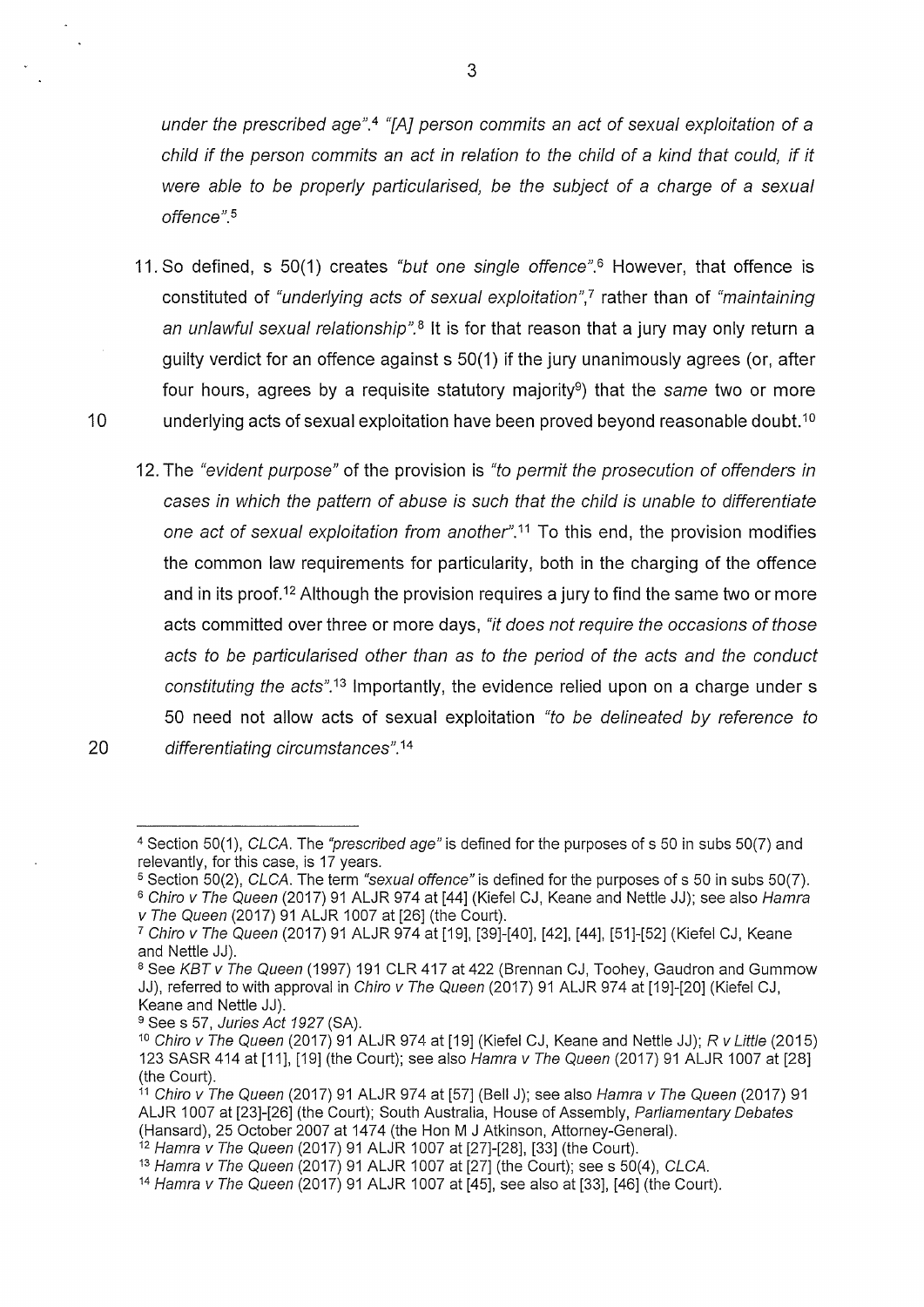#### **Summary of contentions**

- 13. The sole complaint on appeal is that the Court of Criminal Appeal erred in failing to hold that the trial judge's reasons did not identify the particular acts of sexual exploitation found to have been proved beyond reasonable doubt.<sup>15</sup> Three consequences are said to flow from this: first, that the guilty verdict is "uncertain, unreasonable and unsafe";<sup>16</sup> second, that the trial judge's reasons were inadequate as a matter of law;17 and third, (but apparently merely consequent upon the first or second) that there has been a miscarriage of justice.<sup>18</sup>
- 14. The respondent accepts that in the appellant's trial for an offence against s 50(1) 10 CLCA, the acts of sexual exploitation of which the trial judge was satisfied beyond reasonable doubt must be apparent. However, if those acts were not apparent, the guilty verdict would not be bad for uncertainty, nor would it be rendered, on that basis, unreasonable or unsafe. Rather, that state of affairs would reveal the trial judge's reasons to be inadequate in this case as a matter of law, and in such a way as to give rise to a miscarriage of justice.
- 15. An assessment of whether the trial judge's reasons are adequate in this respect, requires that his Honour's reasons be considered in their entirety, with due regard had to the nature of the contest and evidence at the appellant's trial. So considered, it is not open to doubt that the acts of sexual exploitation accepted beyond 20 reasonable doubt by the trial judge were all of the acts of sexual exploitation alleged by the complainant in his evidence. That being so, his Honour's reasons cannot be said to be inadequate for failing to identify the acts of sexual exploitation his Honour found proved.
	- 16. The appellant's submissions to the effect that his Honour's reasons disclose some error in the process of reasoning to guilt<sup>19</sup> are not supported by a ground of appeal.

<sup>&</sup>lt;sup>15</sup> Appellant's Notice of Appeal at [2]; DL v The Queen [2017] HCATrans 215 at lines 13-18.

<sup>16</sup> Appellant's Notice of Appeal at [2.2].

<sup>17</sup> Appellant's Notice of Appeal at [2.1].

<sup>18</sup> Appellant's Notice of Appeal at [2.3].

<sup>19</sup>See AS [34], [38(2)-(5)], [51], [52]-[53], [55], [56], [57], [60], [61].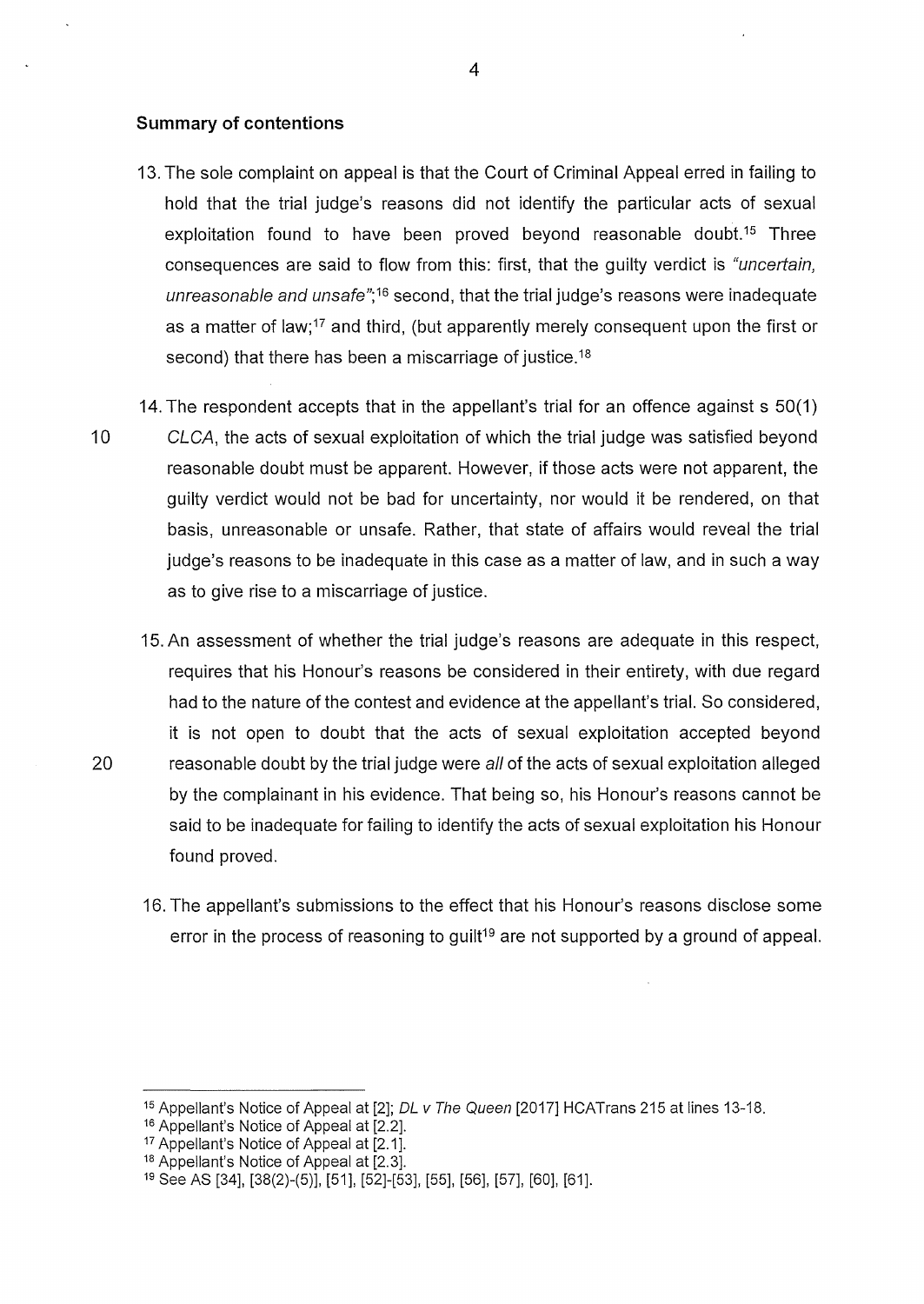#### **Uncertain, unreasonable or unsafe**

- 17. Whilst ignorance as to the acts of sexual exploitation found by the trial judge to be proved beyond reasonable doubt may found a complaint of inadequate reasons, it is incapable of rendering the verdict legally uncertain, or relevantly "unreasonable" and unsafe".
- 18. In Chiro v The Queen,<sup>20</sup> the appellant contended that his quilty verdict for an offence against s 50(1) CLCA was uncertain because the jury had not specified which of the alleged acts of sexual exploitation they had found proved beyond reasonable doubt.21 That submission was unanimously rejected by this Court.22 If a guilty verdict 10 for an offence against s 50(1) is certain notwithstanding the absence of any articulation by the jury of the particular acts found proved beyond reasonable doubt, then so is it certain where a judge alone provides no such articulation.
	- 19. The minimum features necessary to supply certainty in respect of a verdict derive from the nature of the offence to which the verdict pertains, the manner in which that offence was charged, the evidence adduced at trial and the footing upon which the trial was conducted by the parties.<sup>23</sup> The mode of trial – whether it proceeds before a jury or judge sitting alone – is logically unconnected to those requirements for certainty. Merely altering the mode of trial cannot heighten or reduce the minimum features necessary to render a verdict certain.
- 20 20. As to the allegation that a shortcoming in the comprehensiveness of the trial judge's reasons has rendered his guilty verdict "*unreasonable and unsafe*"; the former is not rationally capable of impacting the latter. Where a verdict is said to be unreasonable or unsafe, the question for the appellate court is whether it considers that, upon the whole of the evidence, it was open to the trial judge to be satisfied beyond reasonable doubt of guilt.<sup>24</sup> That question is to be answered by the appellate court

 $20$  (2017) 91 ALJR 974.<br> $21$  See Chiro v The Queen (2017) 91 ALJR 974 at [25] (Kiefel CJ, Keane and Nettle JJ).

 $22$  Chiro v The Queen (2017) 91 ALJR 974 at [46] (Kiefel CJ, Keane and Nettle JJ), [59] (Bell J), [82] (Edelman J).

 $23$  See WGC v The Queen (2007) 233 CLR 66 at [112]-[139] (Hayne and Heydon JJ); [168]-[170] (Crennan J); see also Johnson v Miller (1937) 59 CLR 467 at 488-490 (Dixon J).

 $24$  Libke v The Queen (2007) 230 CLR 559 at [112]-[113] (Hayne J, Gleeson CJ agreeing at [1], Heydon J agreeing at [117]); M v The Queen (1994) 181 CLR 487 at 493 (Mason CJ, Deane, Dawson and Toohey JJ); Fleming v The Queen (1998) 197 CLR 250 at [46] (the Court); R v Hore [2010] SASCFC 60 at [4] (Gray J, White J agreeing); see also  $AK$  v The Queen (2008) 232 CLR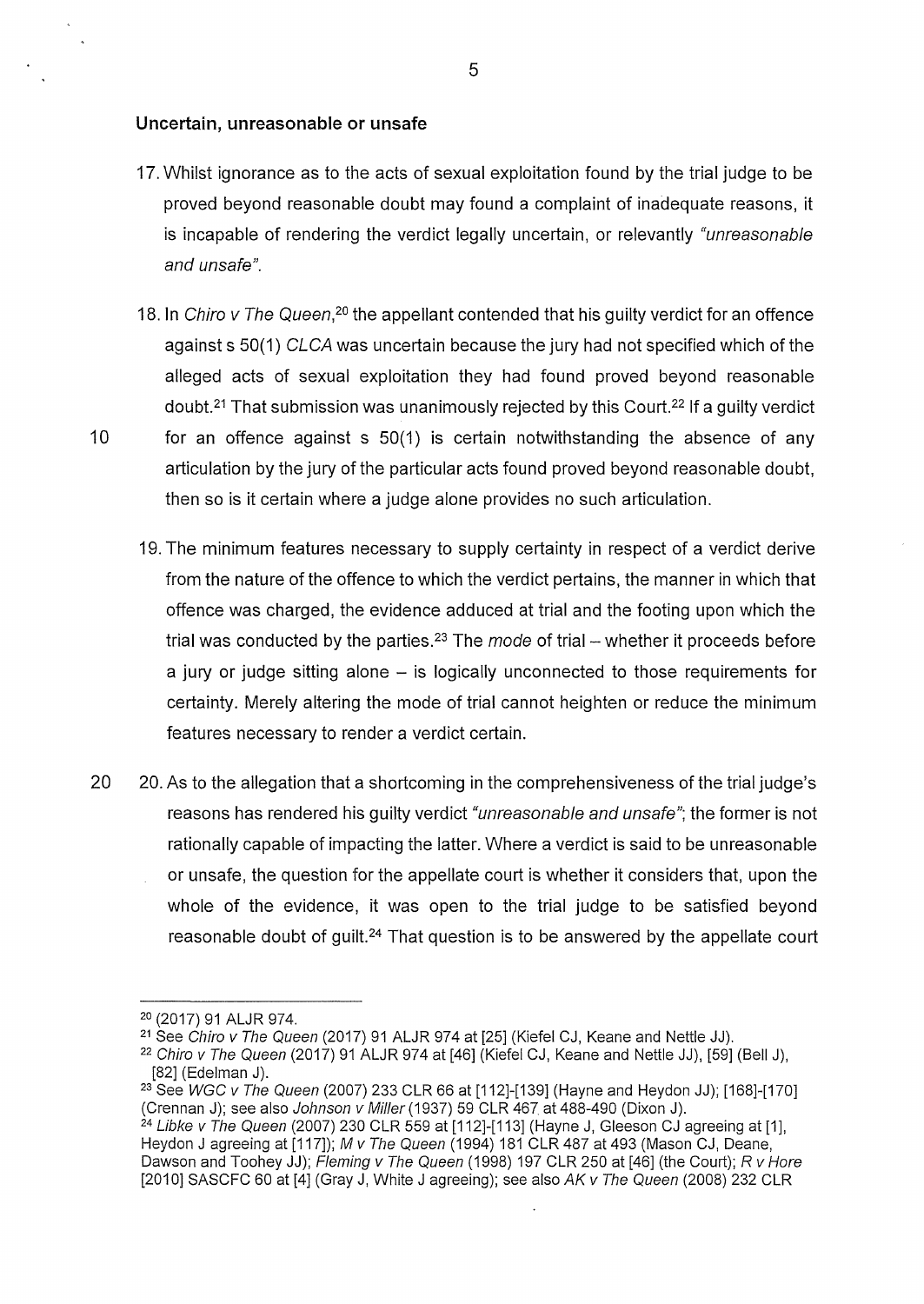undertaking its own review of the trial evidence,  $25$  and drawing its own conclusions about that evidence, making due allowance for the advantages possessed by the trial iudge. <sup>26</sup> Even were the appellant to make good his allegation that the trial judge's reasons in this case failed to identify the acts of sexual exploitation he found proved beyond reasonable doubt, that fact of itself would be incapable of rendering the verdict unreasonable or unsafe in the relevant sense.

## **Adequate reasons**

# The obligation in this case: Identifying the acts of sexual exploitation found proved

- 21. The appellant's trial proceeded before a judge sitting without a jury pursuant to s 7 10 of the Juries Act 1927 (SA). Unlike the statutes of some other States,<sup>27</sup> the Juries Act 1927 (SA) does not prescribe any express statutory requirements as to the content of the reasons for verdict of a trial judge so sitting. Nevertheless, ordinary common law principles apply regarding the existence of an obligation to give reasons, the rationale underpinning that obligation, and the impact of that rationale upon the scope of the obligation in a given case.<sup>28</sup> A trial judge sitting without a jury has an obligation to give reasons for the verdict he or she reaches, and a failure to comply with that obligation may constitute an error of law.<sup>29</sup>
	- 22. lt is common ground between the parties that the trial judge possessed such an obligation in this case. Recalling that an offence against s 50(1) CLCA is constituted
- 20 of underlying acts of sexual exploitation,  $30$  as much follows in this case from the uncontroversial proposition that "a judge returning a verdict following a trial without

<sup>26</sup>M v The Queen (1994) 181 CLR 487 at 493 (Mason CJ, Deane, Dawson and Toohey JJ). <sup>27</sup> See, eg, Criminal Procedure Act 1986 (NSW), s 133(2); Criminal Procedure Act 2004 (WA), s 120(2).

<sup>438</sup> at [18]-[22] (Gieeson CJ and Kiefel J), [65], [82] (Heydon J, Gummow and Hayne JJ agreeing at [38]).

<sup>25</sup>M *v* The Queen (1994) 181 CLR 487 at 492 (Mason CJ, Deane, Dawson and Toohey JJ); Fleming v The Queen (1998) 197 CLR 250 at [46] (the Court).

<sup>&</sup>lt;sup>28</sup> See Soulemezis v Dudley (Holdings) Pty Ltd (1987) 10 NSWLR 247 at 270, 272-273 (Mahoney JA); R v Keyte (2000) 78 SASR 68 at [38]-[39] (Doyle CJ), referred to with approval in Douglass v The Queen (2012) 86 ALJR 1086 at [14] (the Court); AK v Western Australia (2008) 232 CLR 438 at [107] (Heydon J).

<sup>&</sup>lt;sup>29</sup> Douglass v The Queen (2012) 86 ALJR 1086 at [14] (the Court); R v Gjergji (2016) 126 SASR 106 at [55] (Doyle J, Kourakis CJ and Bampton J agreeing).

<sup>3</sup>° Chiro v The Queen (2017) 91 ALJR 974 at [19], [39]-[40], [42], [44], [51]-[52] (Kiefel CJ, Keane and Nettle JJ).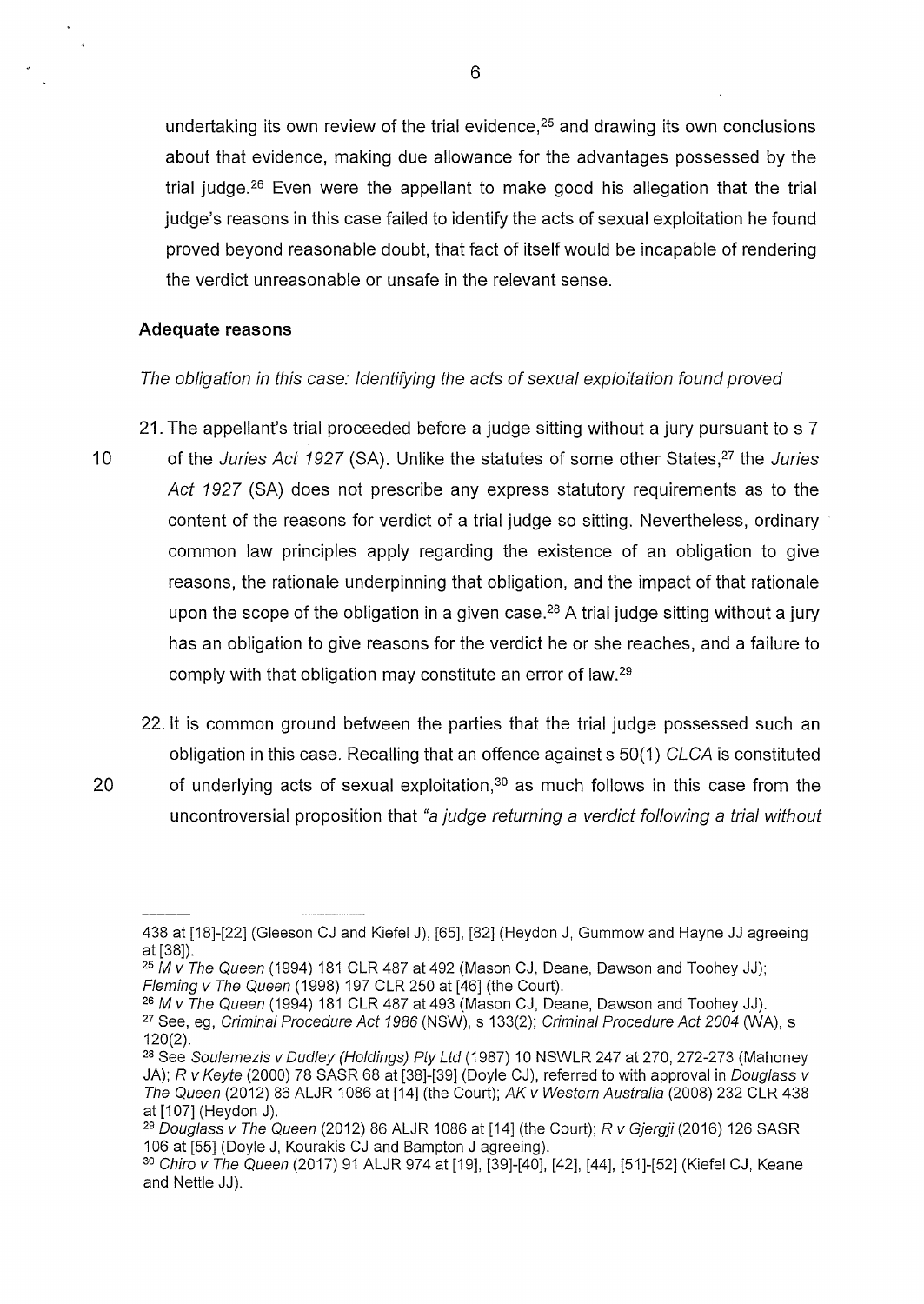a jury is obliged to give reasons sufficient to identify the principles of law applied by the judge and the main factual findings on which the judge relied". <sup>31</sup>

- 23. If the acts of sexual exploitation found by the trial judge to have been proved beyond reasonable doubt were not apparent, then in the circumstances of this case the respondent would not dispute that an error of law had been established.
- 24. The true contest between the parties in this appeal arises in respect of the appellant's contention that the trial judge's reasons do not, as a matter of fact, identify the acts of sexual exploitation his Honour found proved. The respondent contends that they do.

## 10 Was the obligation complied with in this case?

- 25. An assessment of whether the trial judge's reasons make apparent the acts of sexual exploitation he found proved, requires that those reasons be considered in their entirety, with due regard had to all the circumstances of the case.  $32$  There is no "rigid formula"*33* as to the way in which his Honour was required to identify the acts of sexual exploitation he found proved. Certainly, a recitation of a list of the "occasions" of acts which have been accepted was not mandated nor, in many cases, would such a recitation be desirable or even possible.<sup>34</sup>
- 26. In this case, after summarising the complainant's evidence,  $35$  and noting that there existed some inconsistencies and implausibilities in it,<sup>36</sup> the trial judge held that he 20 accepted the complainant as a truthful witness<sup>37</sup> and "as a reliable witness as to the core allegations". *<sup>38</sup>* 1n observing the presence of inconsistencies and implausibilities, and articulating the matters accepted as (only) the "core" allegations, it is clear that the trial judge was not satisfied beyond reasonable doubt of the entirety of the

 $31$  Douglass v The Queen (2012) 86 ALJR 1086 at [8] (the Court); see also AK v Western Australia (2008) 232 CLR 438 at [107] (Heydon J) which was cited with approval by the Court in *Douglass v* The Queen.

<sup>&</sup>lt;sup>32</sup> Hamra v The Queen (2017) 91 ALJR 1007 at [40]-[42] (the Court); Major Engineering Pty Ltd v Helios Electroheat Pty Ltd [2006] VSCA 107 at [18] (Chernov JA, Ashley JA and Mandie AJA agreeing); Hunter v Transport Accident Commission [2005] VSCA 1 at [21] (Nettle JA, Batt and Vincent JJA agreeing).

<sup>&</sup>lt;sup>33</sup> See Hamra v The Queen (2017) 91 ALJR 1007 at [42] (the Court), citing with approval Soulemezis v Dudley (Holdings) Pty Ltd (1987) 10 NSWLR 247 at 270, 272-273 (Mahoney JA). 34 See Hamra v The Queen (2017) 91 ALJR 1007 at [28], [33], [45]-[46] (the Court). 35 TJ at [17]-[25].

<sup>36</sup> TJ at [64].

<sup>37</sup> TJ at [65].

<sup>38</sup> TJ at [66].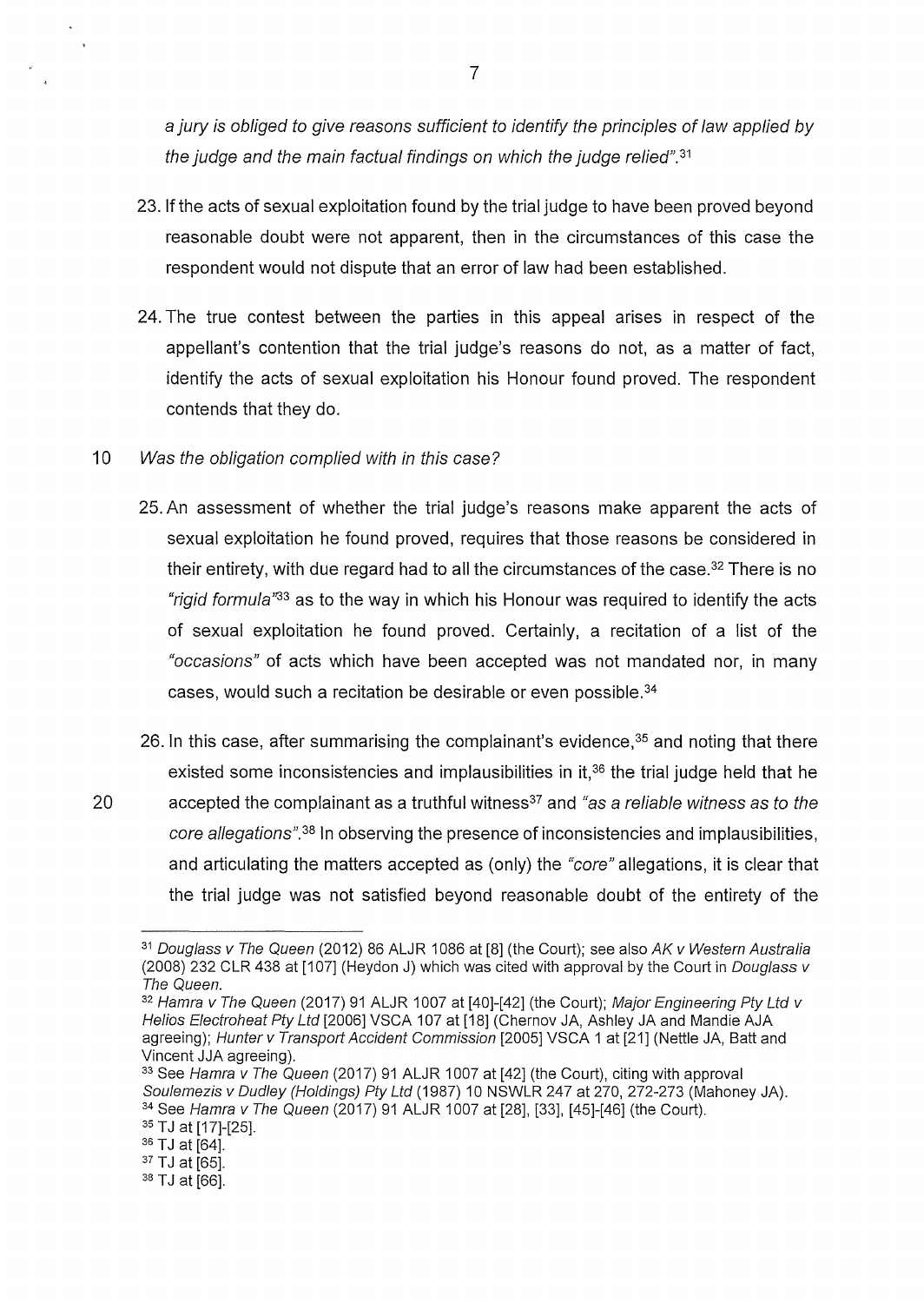matters about which the complainant gave evidence. However, it does not follow that the acts of sexual exploitation which were found proved remain unidentified.

- 27. A fair and holistic reading of the reasons for verdict makes it apparent that the "core allegations" are those allegations that lie at the core of the charge the subject of the prosecution: namely, the allegations of acts of sexual exploitation, less the particular circumstances of those allegations which the trial judge has identified as problematic. Immediately after stating his acceptance of the complainant as a "reliable witness as to the core allegations",<sup>39</sup> his Honour noted that "[s]ome of [the complainant's] estimates of his age when events occurred were not reliable (for 10 example, when he rode the motorbike or being 'stoned')", but that these were "not sufficient" to cause the trial judge to doubt the complainant's truthfulness or reliability in respect of the core allegations.<sup>40</sup> To accept the "*core allegations*" and identify as problematic the complainant's evidence regarding estimates of age in the same paragraph reveals that his Honour's reservations were limited to matters pertaining to timing and dates. So much is also apparent from his Honour's earlier comment that "some of [the complainant's] evidence about **when** some events occurred is inaccurate" (emphasis added).<sup>41</sup>
- 28. Importantly, the trial judge's reservations regarding times and dates were the only concerns his Honour expressed about the complainant's evidence regarding the 20 alleged acts of sexual exploitation. In the absence of any other misgivings, it is tolerably clear that the only aspects of that evidence of which his Honour was not satisfied concerned the specific the times and dates at which the core allegations were said to have occurred.
- 29. The trial judge's comment that the complainant was "describing **real events that happened** to him and was not led by the suggestions of others"*<sup>42</sup>*(emphasis added) is instructive, and supports the contention that it was all of the allegations of acts of sexual exploitation that his Honour accepted. The passiveness attributed to the complainant (as events that "happened to" him) imbues them with the character of being events for which the complainant was not responsible and over which the 30 complainant did not possess control. The description of these events as "real" and
	- 39 TJ at [66].
	- 40 TJ at [66].
	- 41 TJ at [61].
	- 42 TJ at [65].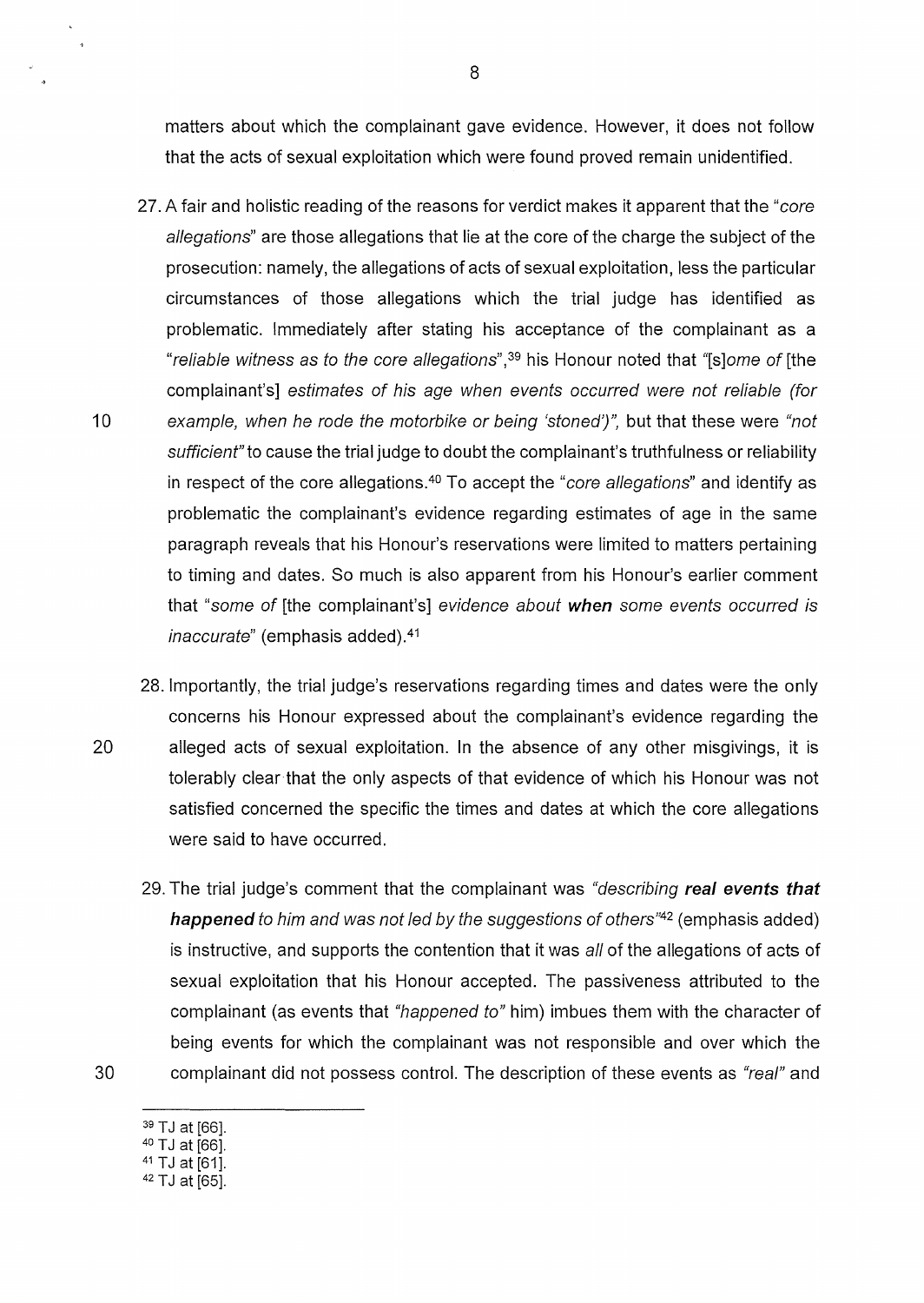having "happened" confirms an acceptance on the part of the trial judge of their occurrence.

- 30. By identifying that he was satisfied that the complainant was a reliable witness as to the "core allegations", the trial judge deliberately limited his statement of satisfaction to accommodate the other findings regarding the "apparent inconsistencies and implausibility" which attended other, non-essential, features of the complainant's evidence, namely the evidence relating to timing and dates.<sup>43</sup> Those problems did not cause the trial judge to doubt the truthfulness and reliability of the complainant's evidence that the acts of sexual exploitation alleged did in fact occur. Such a finding 10 was doubtless open to his Honour.
	- 31. What is clear from the above analysis is that, while the trial judge was not satisfied of the complainant's evidence in its entirety, he was satisfied of all of the complainant's evidence where he alleged acts of sexual exploitation, except insofar as that evidence contained estimates of time and dates. Insofar as he was not satisfied of such matters, he gave express consideration to whether "the various criticisms of[the appellant's] evidence" caused him to have a reasonable doubt and concluded that they did not.
- 32. The trial judge's treatment of the appellant's evidence is consistent with this understanding of his Honour's reasons. The appellant gave evidence denying all of 20 the sexual misconduct alleged against him.<sup>44</sup> In his reasons, the trial judge "reject [s] the evidence of the accused on substantive issues where he denied the alleged sexual conduct.<sup>"45</sup> This rejection followed the trial judge's acceptance of the complainant's evidence (as to the 'core allegations') beyond reasonable doubt. lt also followed specific findings about the appellant's evidence, in particular as to the appellant having been glib and evasive on particular topics. Unlike Douglass v The Queen,<sup>46</sup> this was not a case where the status of the appellant's evidence had been left unclear by the reasons.<sup>47</sup>

<sup>43</sup> TJ at [64], see also at [66]-[67].

<sup>44</sup>T 388, 345, 279, 270, 274, 252.

<sup>45</sup> TJ at [73].

<sup>&</sup>lt;sup>46</sup> (2012) 86 ALJR 186; [2012] HCA 34 at [14] (French CJ, Hayne, Crennan, Kiefel and Bell JJ).

<sup>47</sup> Cf. AS [47]-[48]